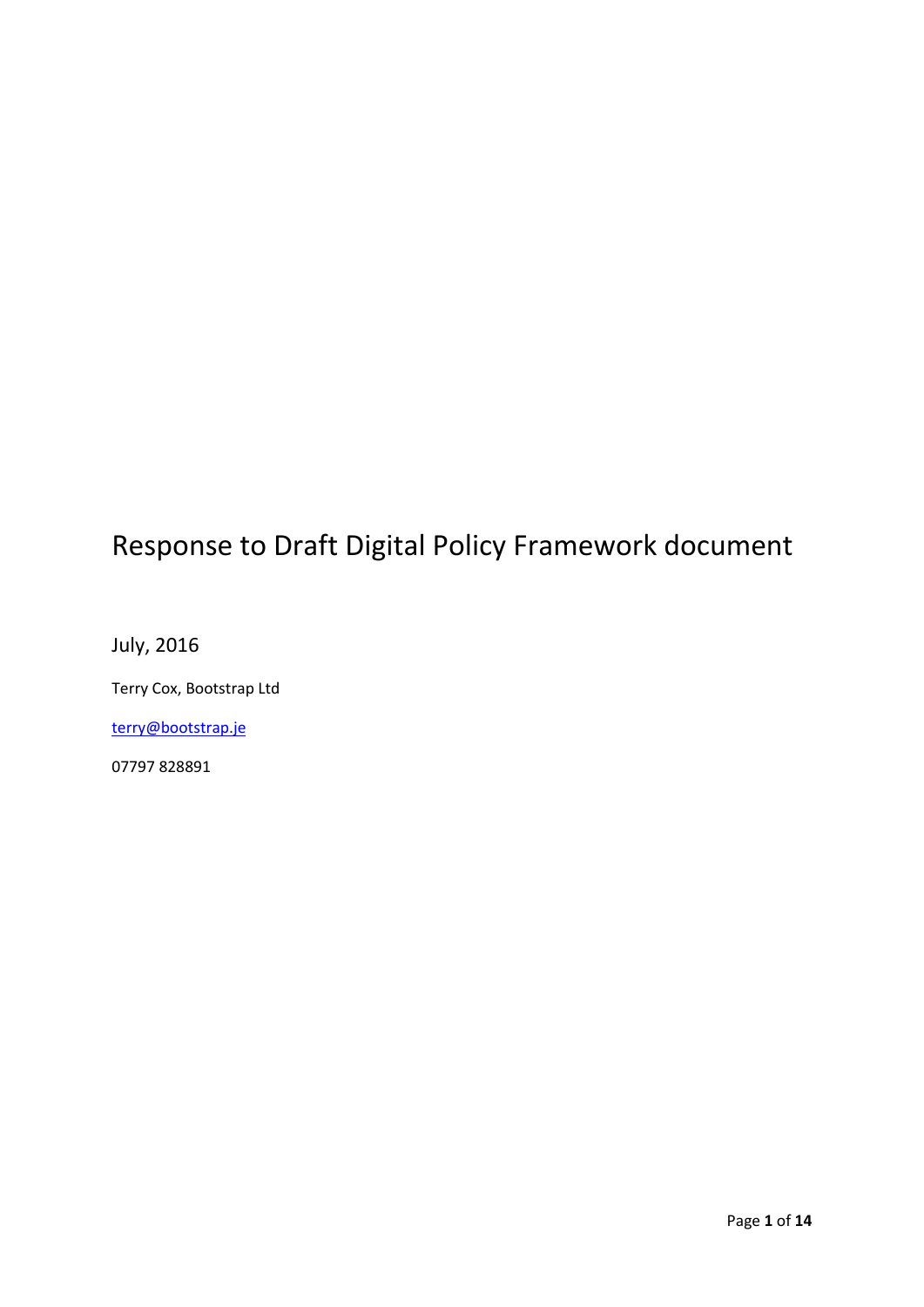# Introduction

Please permit me to offer my feedback in support of the Digital Policy Framework activity.

Let me start by saying that I speak both from the perspective of a technology entrepreneur with 30 years of experience in the global industry, and as someone who voted with his feet to support the idea of creating a 'Digital Jersey' by relocating here in 2012 to help make this a reality. In that context, I hope that you will understand that my feedback is offered in the role of mentor and 'critical friend' rather than 'trolling JEP letter-writer'…

The inner workings of the industry at global scale are not always obvious to non-initiates and the practicalities of the IT service business in a small island means that the local fledgling industry provides an unrealistically distorted view of how things work elsewhere.

As a general comment, I'm pleased that we are now working together collaboratively as a community to create the policies we need in order to move forwards and I'm encouraged that over the past year we have started to orient more closely to the direction we need to move in to start to achieve our shared goals.

There are plenty of good and useful ideas in the draft policy framework, so I shall restrict my input to a few specific areas. I will frequently speak to the idea that some aspects of this are 'root causes' where specific activity will result in significant return upon investment, whilst other, perhaps more seemingly obvious activities are in fact just symptoms of the industry that happen by default if progress is made in root areas. The visible part of the industry is the very tip of the iceberg and much of what makes it work is hidden below the waterline, only visible to those with access. We can only get our iceberg out of the water if we focus our efforts on the most critical of the hidden elements.

We have some very talented, committed and brave Ministers in Jersey, but I hope I won't offend anyone by perhaps suggesting that we don't have very many who have worked first hand as entrepreneurs in the industry globally. As such, we must acknowledge the constraint that policy makers are forced to operate at second hand from the industry that we wish to encourage. As such, I hope that no one will mind if we occasionally point out misunderstanding that can have counterproductive outcomes if they are allowed to proliferate in public communication with industry natives.

Perhaps most amusingly, I would recommend that one of the first goals of any 'digital' policy framework should be to discourage the use of the word 'digital' in general. Nobody in the technology sector uses this term in the context, so it's one of those elements that rather marks Jersey out as an outsider rather than an experienced player. It's a habit that many governments have picked up, but it's a turn-off to people who we should be attracting.

'Technology' is an acceptable generic term and more specifically we want to encourage *the export of Intellectual Property of all forms from the island* – this should actively include content production using technology at all levels from 'pure tech' software and hardware manufacturing through to 'soft' areas like publishing, music and video production. If it has intrinsic value that can be sold overseas without physical transportation constraints, it is of benefit to our economy and our reputation.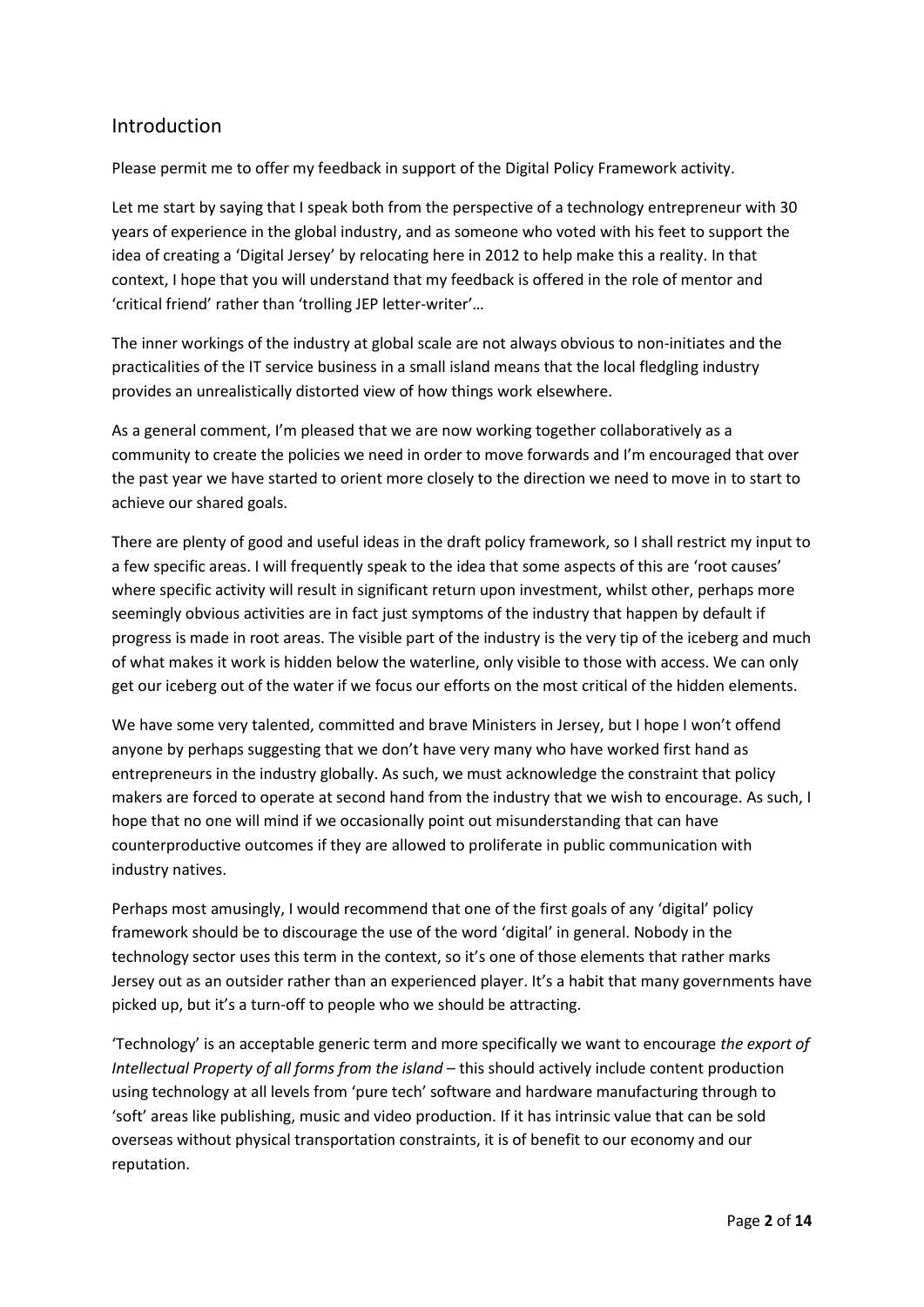It is critical that we focus our limited resources on activities that are root causes of economic growth in technology. It is very easy to become distracted into attempting to encourage things which are just symptoms of a growth industry. This pattern is endemic across Europe and is counterproductive across many levels – not only does it divert resources away from more critical path activities to things that have no material impact in the long term, but more importantly, it reveals a lot of information about the maturity of understanding held by a jurisdiction into the real working of the technology sector. Encouraging root causes attracts sophisticated investors and creates strong businesses. Encouraging symptoms attracts sharks who know how to profit from the public purse.

Truly SMART metrics are critical to establishing credibility with the sector globally. Technology is very different to Finance at a fundamental level. In Finance, good marketing can create a financial product by stimulating confidence. In Technology, the reverse is true – good products come from engineering that can be measured and proven, so any product which comes with significant marketing spin attached is viewed by the market with deep suspicion. A good example would be the \$1B sums spent by Microsoft on the Surface tablet range which caused the market to steer clear in droves. First and foremost, we should be measuring the success of the policy framework in terms of actual product sold in export markets and capital raised to build new businesses. Please, please ignore the marketing teams of Tech City, Berlin and other wannabee hubs as they try to justify their existence in made-up league tables and gloss infographics. The only judge we must care about is the market itself and that is where we have to earn respect.

#### Skills

On the topic of Skills, it is important to recognise privately that Jersey is doubly handicapped at the current time. Like all societies, we can only produce people who are genuinely skilled in technology as a fraction of a percent of population. Unfortunately, in our case, our existing technology skill-set has traditionally been dominated by the need to support Finance customers. In the grand scheme of technology, the Finance sector is amongst the most conservative of customers. In my experience internationally, I have seen customers in this sector spend tens of millions of pounds purchasing 30 year old technology to attempt to solve modern world problems to disastrous effect. Within corporate finance, the predominant culture internally isolates much of the industry from modern process and techniques. Needless to say, this is not a strategy that works well for long term efficiency and viability.

We must therefore be very, very careful that the culture of the incumbent FS support industry does not lead us into creating skill sets that have very limited economic value outside the island. For example, customers in Jersey may pay in the order of £800 a day for a technical resource that is in relatively short supply here. Off-island, that same resource may only command a £250 day rate in a falling market. On this basis, businesses that are very success providing support services inwardly in Jersey have no hope of competing in a global market with the same business model.

The skills we should be encouraging are those most in demand to enable the rapid creation of viable export technology product across the industry – these being primarily related to re-use of Open Source platforms and services at this time.

Perhaps I might politely suggest that the policy also consider the skills and training of Ministers as part of its remit? I am encouraged to see one or two ministers taking time out to visit other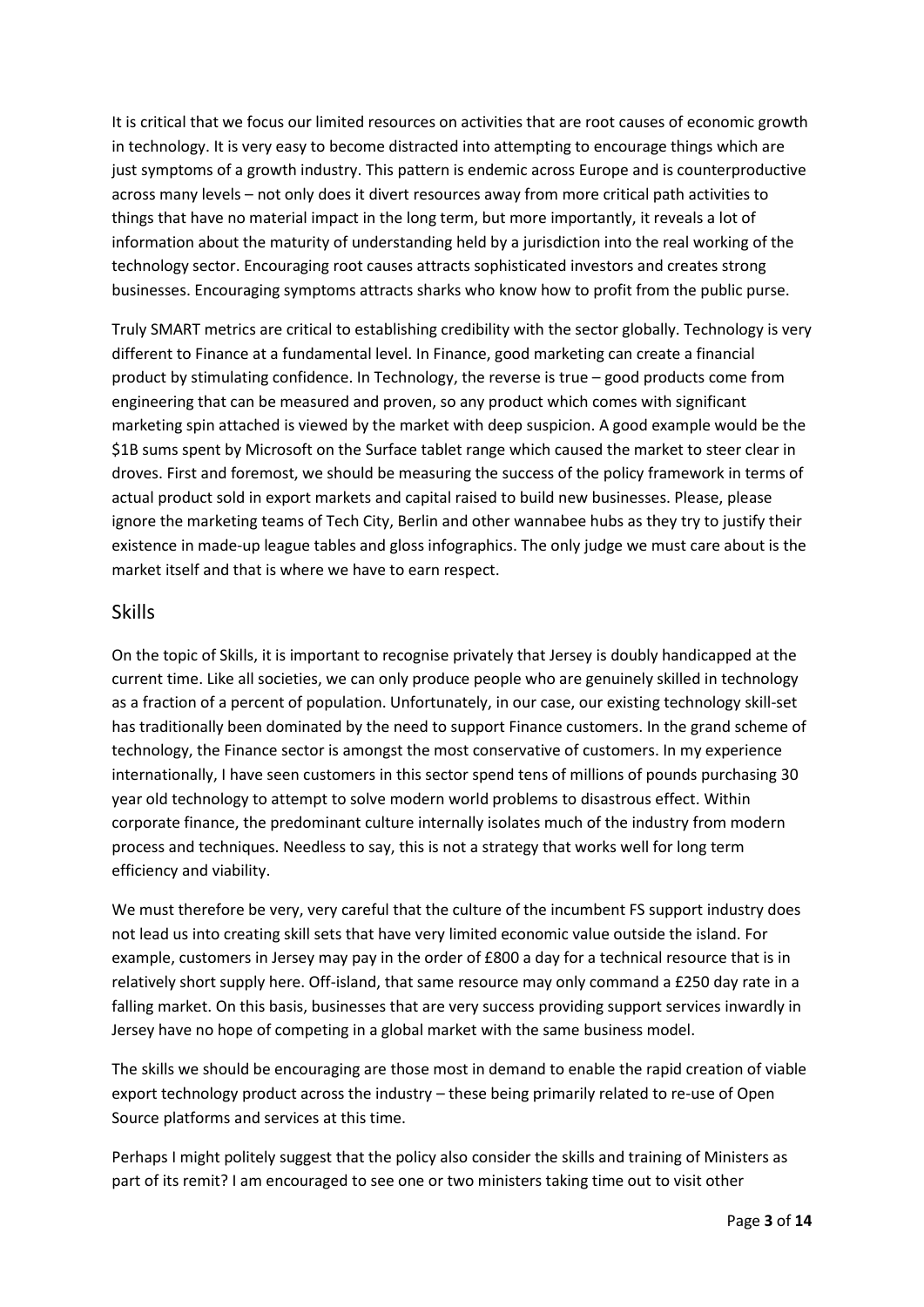technology jurisdictions and I feel it would be money well spent to help our leaders develop a more intimate understanding of the real demands upon technology businesses today. If anyone fancies a secondment into industry for a bit, feel free to shout…

Looking forward, the skills profile will naturally shift in relation to demand. Right now, we clearly need expertise to start businesses and grow the market. A new resource fresh out of college needs 10,000 hours of real world experience to become a valuable junior developer and an architect needs at least three times that to have appropriate experience. Hence our priority today has to be the delicate subject of immigration. As we start to have real world successes in the global market, so younger residents will see the opportunity to make money in the sector and more home grown talent will start to self-motivate. In the meantime, it is far better to support the private sector in training or hiring the staff it needs as any generic IT curriculum is always going to be impossibly dated and often counter-productive. Practically, it's easier to train someone who is dedicated but has no experience than to re-train someone who is opinionated in a technology that is now obsolete.

I would suggest that we are careful how we measure the size of the technology job market as this has a bearing on the overall appetite for essential immigration. As a benchmark, the total tech roles created by the alumni of Silicon Valley incubator, Y-Combinator over its entire history is around 2,000 jobs. Those 2,000 people represent \$14 Billion of technology businesses. Despite the JEP, Jersey could absorb another 2,000 people without measurable degradation to community lifestyle and I'm pretty sure that an additional £10B on GVA would have some local benefits. Obviously unrealistic to compete at that level, but worth bearing in mind that if you publish figures showing similar employment in the tech sector but less than  $100<sup>th</sup>$  of the revenues, it makes it appear that local competency in the sector is very low to external observers.

On the general case of trying to encourage young people to follow a technology career path, there is something that the community might be able to do to encourage this. Ask a young person what they want to be in the future and you'll find a lot of aspiring dancers, footballers, musicians and reality TV celebrities. This isn't because people really want to spend a decade or so running around muddy fields in the rain or sleeping in rusty transit vans with drug addicts and drummers. It's because modern society clearly demonstrates its respect for people in those roles and puts them on a pedestal. The same is not true for engineers. How many statues of important engineers are there in Jersey? Perhaps if we were to demonstrate more respect for engineering as a community, that might make sorely needed role models more visible and compelling?

#### Comms Infrastructure

The lure of gigabit broadband played a very significant part in encouraging me to relocate to Jersey four years ago. Sadly, I have to report that it is also one of the most frustrating elements of my time here. I deliberately picked a home base in a parish with an early roll out date, then waited three years with no install. Subsequently, I was forced to move and am now told that fibre here will not be provisioned until the end of 2017. I have less wired broadband bandwidth than I had in rural Wales in 2010. Since the copper service is so poor, I have to rely upon 4G for connectivity. The recent JT repricing on 4G has meant a five-fold increase in data costs this year with no competitive alternate service offering in my area. Generally, I have to say that this is a fail from my perspective.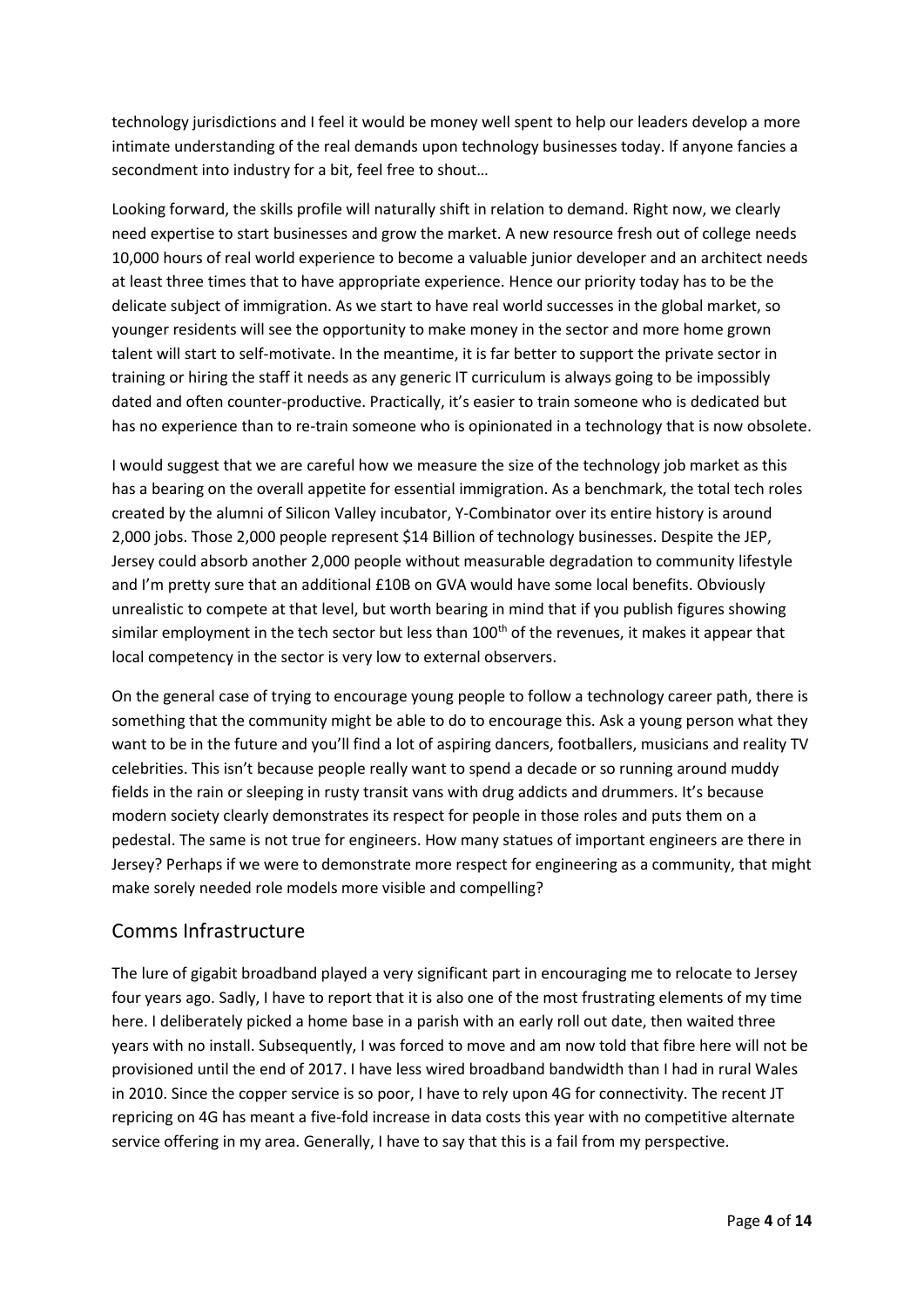I think that there are things that could perhaps have been done smarter with the fibre roll out. JT's priority is to get the largest numbers of consumers connected, but this might not be in Jersey's best interest as a community. Consider that the use case for the average consumer is to be able to download consumable media faster. Fibre makes it much more convenient to consume music and video, thus increasing the rate at which money drains out of the local economy to Netflix, Amazon etc. Despite my best efforts, I have been unable to get JT interested in the idea of facilitating the creation of local revenue-generating online services. If we had made that easy on day one, we could collectively have spent the past three years developing local product offerings and building a customer base.

If the roll-out had prioritised digital content creators and made it very cheap to host micro-scale services on home broadband connections in the island (game servers spring to mind as an obvious example), then we would be offering a competitive advantage to revenue generating micro businesses locally and making it easy for young kids to discover the rewards of creating services that they can share with their peers. As it stands, JT heavily discourage commercial use of fibre in favour of massively overpriced business packages and content creators have to wait in line.

Consider also the real advantages and disadvantages of a fibre network. JT is able to offer gigabit point-to-point bandwidth on island at no significant cost, but has a major bottleneck off island. So, as consumer adoption of fibre increases, the collective experience decreases or costs for off-island bandwidth capacity increase. So, fibre as a way to consume off-island content is not an ideal application. Consider however if we had on-island services that offered very cheap multi-way video conferencing, VPN and remote backup services. At that point, you can treat every home as a remote office location with virtual meeting capability and full LAN-equivalent speed private networking. I speak as someone for whom remote working has been the norm for the past couple of decades, so I can speak for the significant increase in productivity that comes when your team is not easily able to get distracted by office gossip and make-work meetings. If fibre were used as a mechanism to reduce the influx of staff into town each morning, we could reduce demand on limited office space, reduce the traffic and parking problems, save energy on petrol and save energy heating an office and an empty house simultaneously. Environmentally and socially, it's a big win all round and only possible through the medium of our gigabit infrastructure.

My vision for St Helier in the future is instead of an increasingly bleak and faceless office zone full of people socialising when they should be working, then going home to the TV, we see many people working at home during the day, being very productive, and then coming into town in the evening in order to meet people and socialise. This inversion transforms the town into a much nicer place to live and revitalises the parishes as more than just dormitories. All enabled with existing technology and a little cultural change.

## Government Transformation

This is an area where I speak with particular expertise, since I dedicated a number of years to studying how UK government projects manage to fail so spectacularly in the face of the increasing availability of good, cheap technology. I have personally witnessed the wasting of £20 Billion of taxpayers money in the UK on projects where technology professionals such as myself had advised from day 1 that success was impossible based upon flawed early political & management decisions.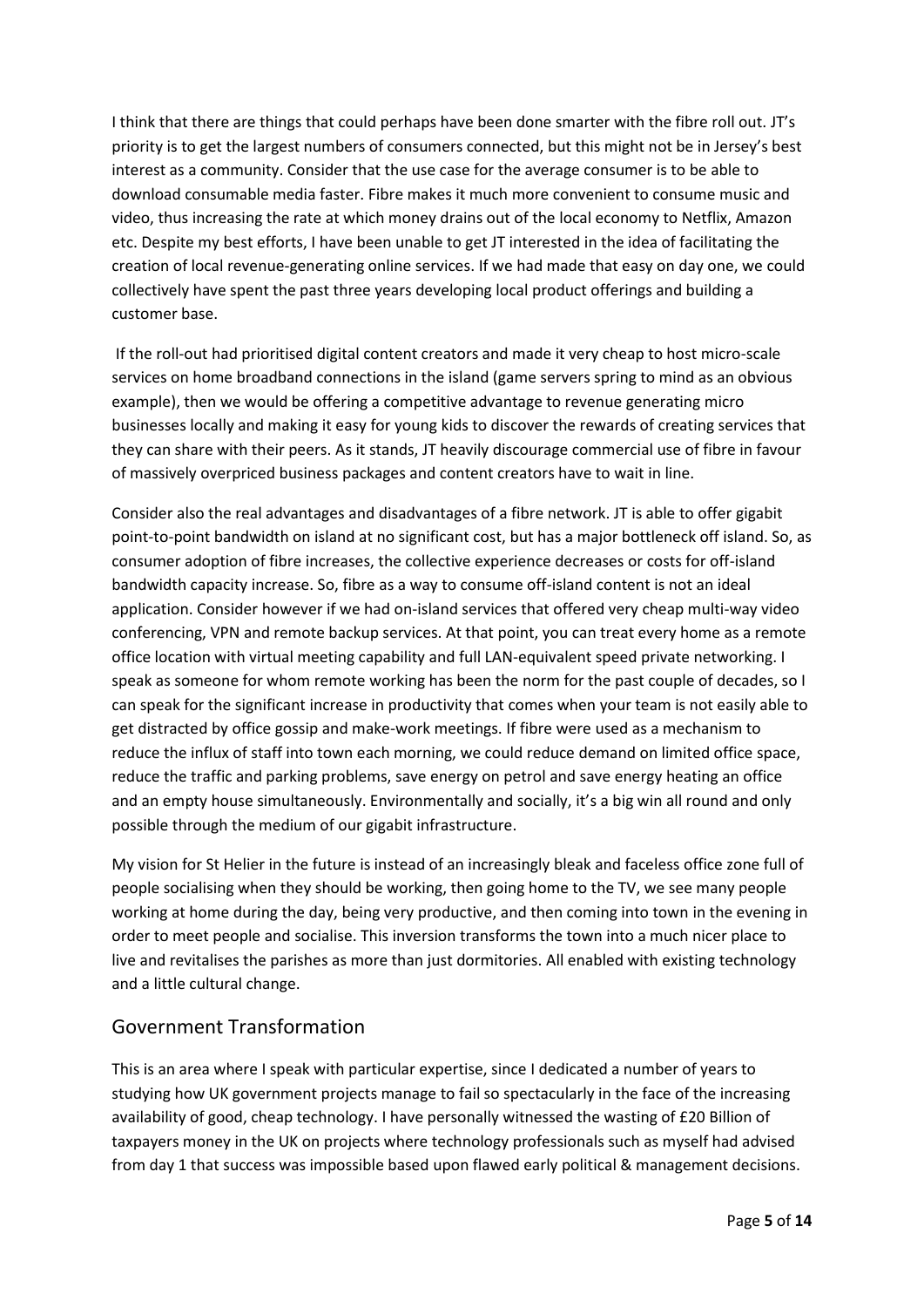Statistically, 70% of software projects fail and 20% of those fail so badly that they undermine the viability of the organisation running them. So, I will be blunt – to end up in the 30%, it is critical to have good corporate governance in place. A typical root cause for failure is to have projects run by executives with no engineering experience, or to allow political aspirations to over-ride software engineering governance. Almost all problems on government IT projects are people problems, NOT technology problems, however the two most complex technical problems to solve reliably and safely are Identity Management (Digital ID) and Systems Integration (ESB)…

Within the SoJ. IT budgets are 100<sup>th</sup> of those spent by individual UK departments each year and the sobering news is that the cost of eGov services does not scale with the number of customers, but rather with the complexity of the underlying problem space. This means that the solutions we need here are on a par with those in the UK for fundamental complexity. If we attempt to follow traditional UK practice in approaching government service implementation, we will fail for lack of budget. To succeed, we need to leverage our agility and approach problems laterally with clever engineering solutions and lots of elbow grease or we will find our budgets cynically milked away by larger IT suppliers for no appreciable return.

There needs to be strategic recognition of the need to move away from technologies that are convenient for suppliers and towards technologies that align with customer demand. A great example of that is the fact that the majority of consumption of online services today is via mobile devices and the vast majority of those are in turn based upon Open Source technologies. So, your customer base is heavily aligned to Android and iOS platforms, but your back office is still on Microsoft. Note also that Microsoft itself has just announced that it is withdrawing from the consumer mobile market because it has no way to compete in the face of the established competition. To stay relevant and cost-effective, SoJ and the island's supply chain needs to transition to the dominant model of Open Source as a commoditising force in service provision.

From recent experience, I can report that there is considerable cultural resistance to making this shift within SoJ. You have good technical resources who understand the issues involved and would welcome change, but are reflexively opposed to considering alternative design approaches because they have been led to believe that they are 'a Microsoft shop'. One of the most powerful tools available to policymakers today is to make it clear that eGov is to drive the adoption of modern delivery methodologies and a wide range of alternate technologies in its search for optimal service provision. I urge you to unblock this barrier at all costs since in the medium term it will also encourage local service providers to re-skill to more globally viable technologies and approaches.

It is also important to understand that existing teams who have been struggling to keep things going in the face of overwhelming challenges and who are themselves under threat of downsizing, can often suffer from 'battle fatigue' which leads to lack of engagement, negativity and self-sabotage. A fresh start with new tools and training can help to overcome this.

With regard to eGovernment services and centralisation, this is very much a double edged sword. Government wishes to ensure it can trust that consumers of services are who they claim to be, but consumers must also be able to trust that government is capable of appropriately, safely and responsibly managing their personal data. In the wake of tens of millions of personal records being lost by governments internationally and the exposure of flagrant misuse of personal data to perpetrate mass intrusion upon citizens at their own cost, that trust relationship has been lost.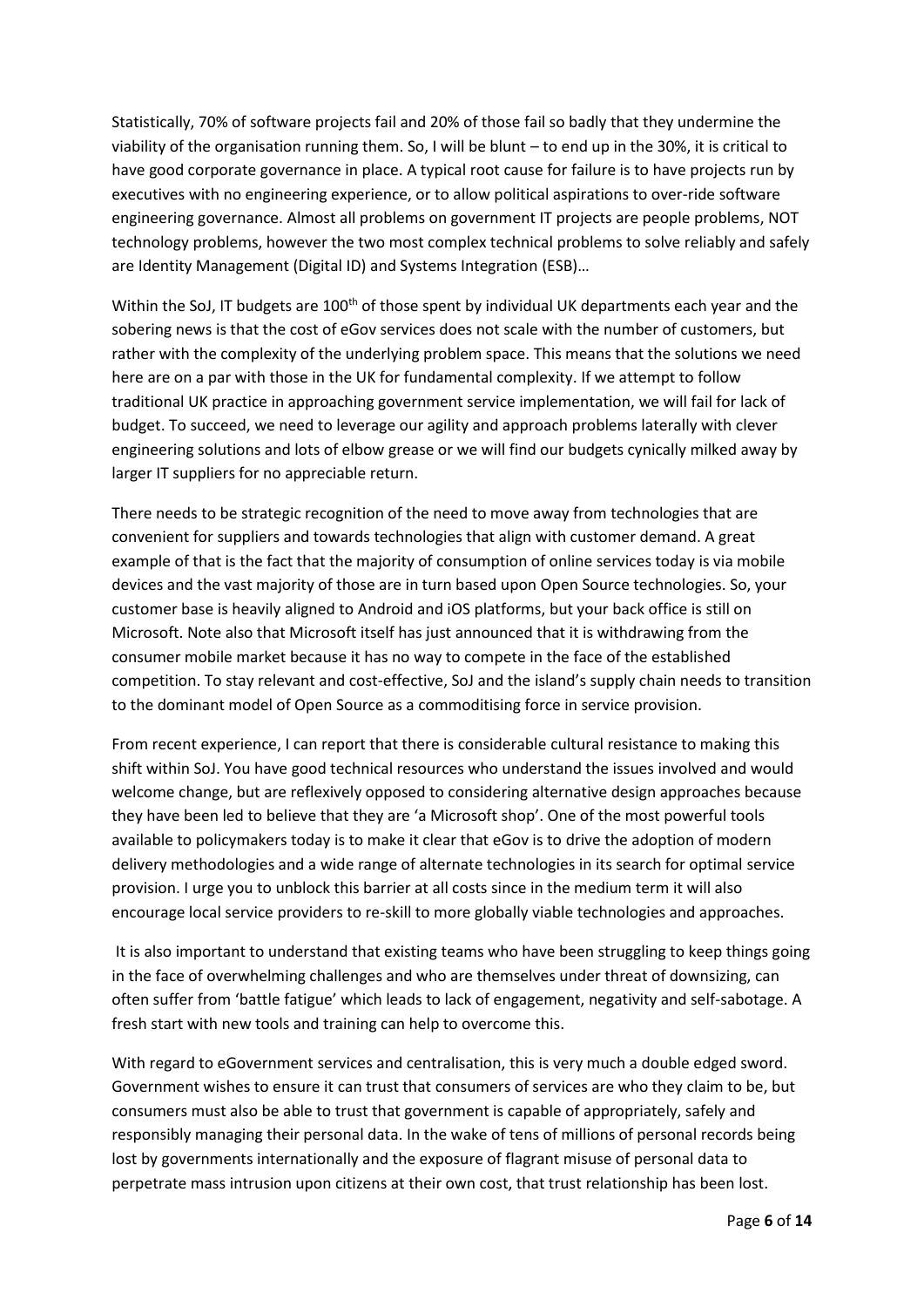Jersey has an opportunity to demonstrate high standards on an international stage by implementing very transparent eGov services which clearly protect residents from future potential misuse of their data and which play to our strengths as a trusted jurisdiction. I would recommend that the policy clearly address this goal in order to build confidence in adoption of eGovernment services. Anything that could be portrayed as an attempt to impose authoritarian data-gathering activities similar to those ongoing in the UK is likely to undermine adoption significantly, wasting all our efforts.

Don't underestimate the risks associated with Digital ID. Understanding of the problem space is limited here and costs could easily over-run by two orders of magnitude. If a good solution is not found to address the current lack of trust from residents towards government, it is highly likely that adoption will be boycotted by a significant proportion of the populace. Convenience and safety are the key components to building trust. This needs to be built on the back of good service design, NOT driven by a desire to buy whatever product looks good in the sales brochures.

If I were to give you one pearl of wisdom from the oyster of UK government IT failure, it would be that if a project starts with the procurement of a piece of software before it works out in detail what requirements and what services it should implement, it is guaranteed to fail expensively. Caveat Emptor!

#### Economic goals

If the stated goal is to create increased economic diversity for the island, then we need to target our activities in a way that is significantly different from the current position. Fintech businesses and provision of IT services to the financial sector provide no hedge against further downturns in the global markets. Economically, service businesses decline in line with recession in their sector. To meet our goal, we have to focus specifically upon export of technology product, which is the only aspect of the industry capable of bringing significant additional revenue into the economy, rather than just recycling money already inside the finance sector.

So, how much money? Well, to move the needle on a GVA of £4B, we need at least 10% of that coming from export of tech products and related IP. So, that's businesses with revenues to the value of £400M per annum. Big numbers, but not impossible if we are talking about products competing successfully in global markets. Let's work the problem backwards by looking at the global market:

The average successful global tech business gets to revenues of around £32M after five years. So, we would need a dozen of these to hit our economic target. What does it take to create a business like this? Well, a good business model, excellent execution, a small number of skilled people and sufficient capital.

"How much capital?" is the critical question. The best answer comes from measurement. The following chart shows the amount of capital raised, by age of company, filtered to show only successful global technology businesses in their first decade.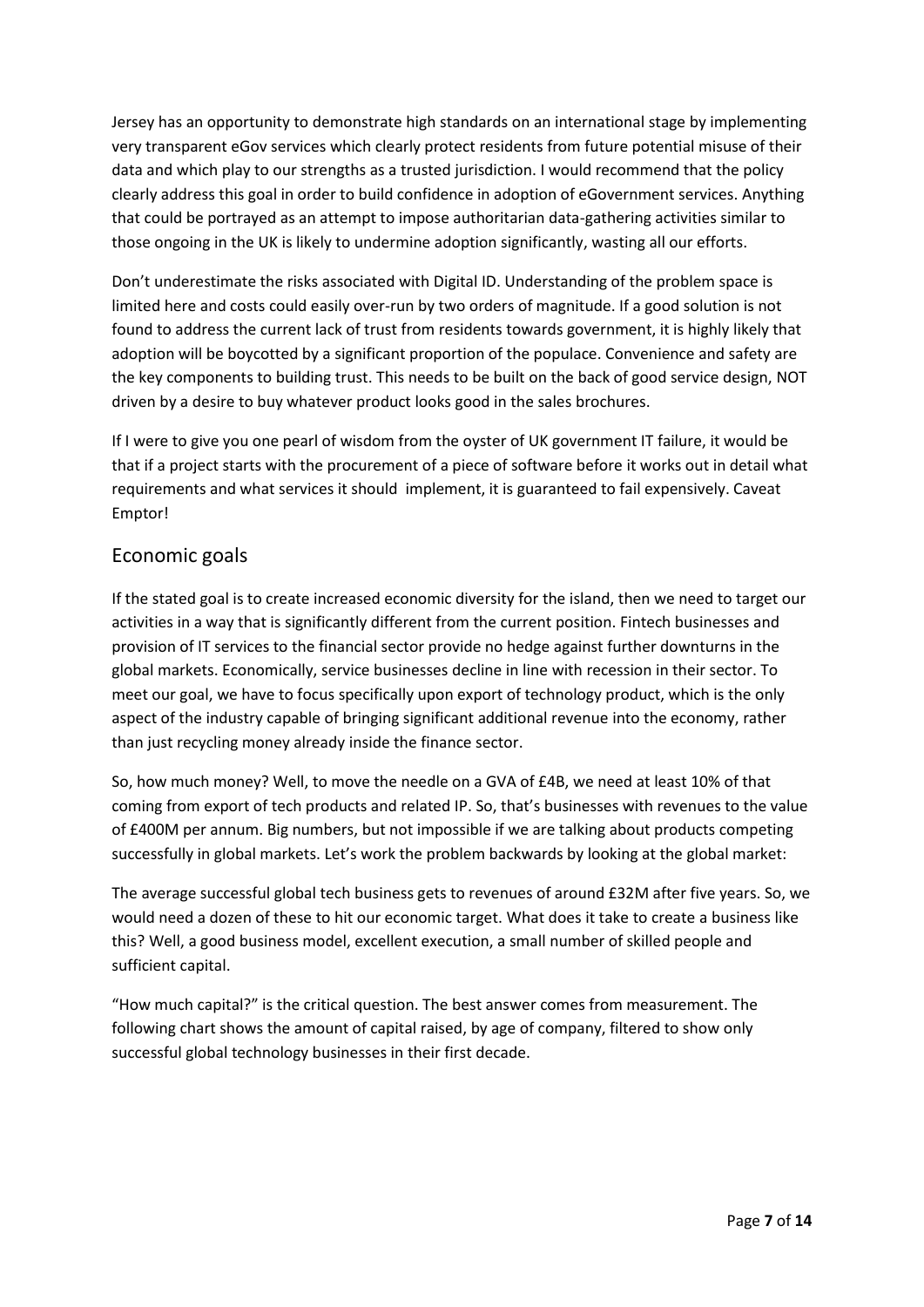

The red line represents the mean capital raised, which fairly consistently hovers around a value of about £16M. What this data shows is that there is a pretty consistent cost to entry of the global scale market. This is not that surprising really. If you are selling globally with revenues in the tens of millions, then you need a lot of peripheral support staff and services and face significant costs of doing business internationally.

This is not news to the VC community who regularly invest in technology products. Instead, it's a fundamental rule of thumb. If your business model is not capable of hitting £30M in revenues, your idea is fundamentally not investable.

It is this that reveals the gaping flaw in many of the European (and UK) efforts to encourage technology business growth. All the current hubs are based upon the misconception that it is possible to develop successful businesses with half an idea and a few thousand pounds. The reality is that all the low-hanging fruit got picked decades ago and developing modern products requires experienced teams of people and the ability to purchase enough customers to reach a sustainable business before somebody else copies and executes better. That means significant capital.

There are many ideas in technology that can be sold, but will never sell enough to become globally competitive. Most will never sell enough to recoup their capital investment and so sophisticated investors will never entertain them. The net effect is that these types of economic 'stimulants' are actually encouraging their founders to embark upon journeys that are 99.99% certain to lead to the 'valley of death' where a business runs out of cash before it can scale sufficiently.

VCs look for High Value Propositions – products with a known downside risk (but still high enough that it acts as a barrier to entry for competitors) and a potentially infinite upside return. In other words, a business model that demonstrates *convexity*. If you only invest in these types of models, then statistically you will come out ahead over time, regardless of which succeed and which fail.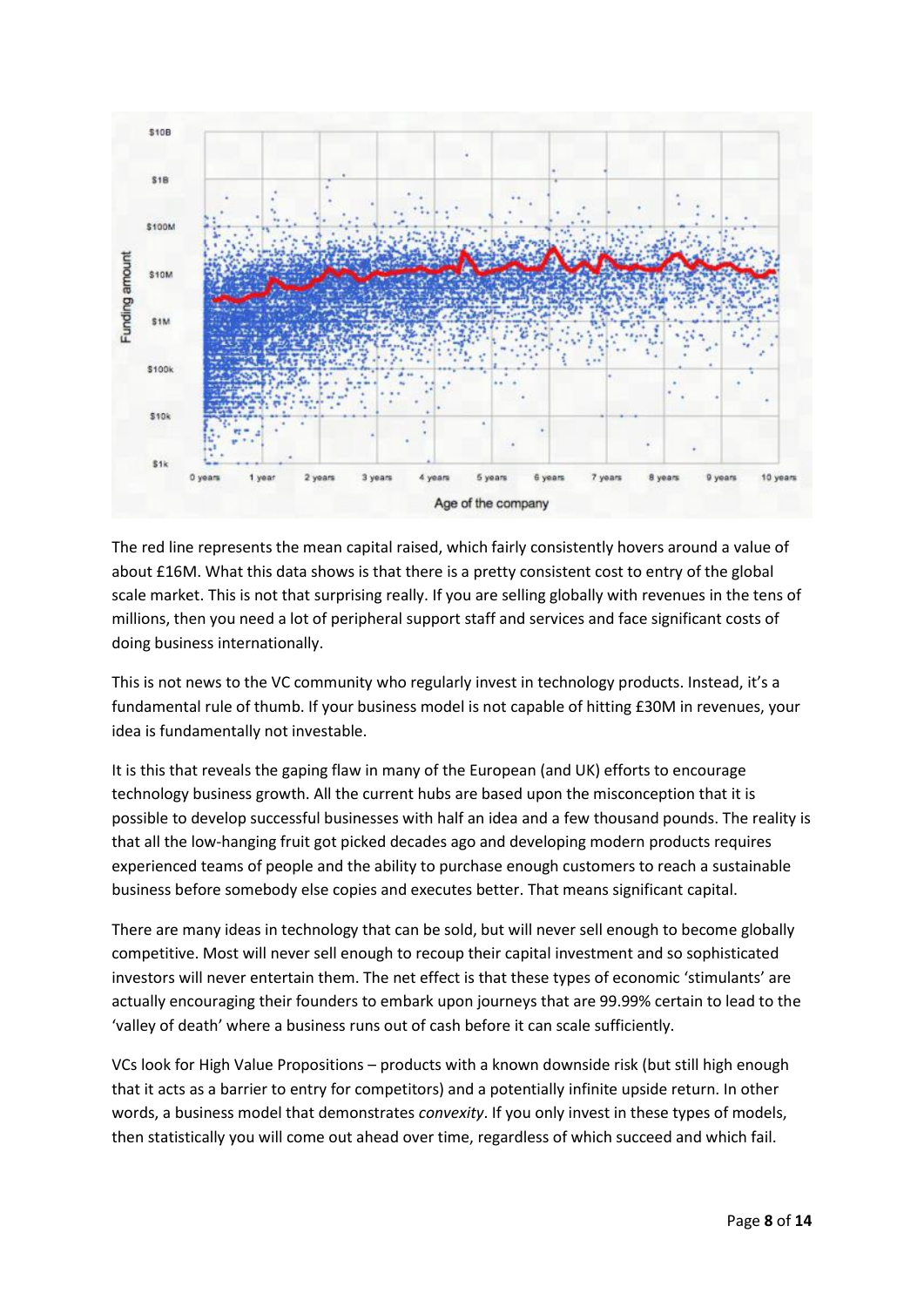These HVPs will all be business models that look very different and very scary to observers outside the industry. If something is genuinely innovative, it will by definition disrupt what has gone before and change the rules.

Unfortunately, this is where I must come to the elephant in the room. The Innovation Fund as it stands today was far too small to ever engage with a single business idea capable of growing to scale and the recommendations have tended to be of a 'conservative' nature, selecting for business models that feel 'safe', but through their familiarity are trying to compete in areas that are already saturated with stronger competitors far ahead on exponential growth cycles.

Jersey must either leverage its way up to the required level to play in the game successfully, or should stop before it causes active harm to the community through diverting scarce resources into projects that are in reality high risk in this sector. Better to have our best people collaborating on building a few strong ideas at scale, than all heading individually for assured failure.

I have made the argument frequently that Jersey's easiest path into the technology sector is to become recognised as a go-to location for technology investment. We need at least one fund of at minimum £250M before we reach the type of credibility and effectiveness needed to be accepted as a viable location on the world technology map. At that point, we become capable of attracting people and ideas which can succeed and we stack the deck in our direction. This would have to be a commercial fund, since the numbers are far too big to be palatable politically, but there are levers that the island could pull to help make the idea look attractive to commercial players. Taiwan is a great example of how to do this well.

In the meantime, smaller scale incentive investment could be provided as seed funding to encourage entrepreneurial thinking, however I would recommend that this came with experienced mentoring to help aspiring entrepreneurs to identify HVP models and to become investible at the next stage.

With this type of pipeline, Jersey would begin to develop an eco-system that functions in the way that Silicon Valley and Taiwan operate, covering off all the bases to attract the best ideas from a global pot, bring them here and give them the very best chance to fly.

I could speak to the issues surrounding government procurement and local suppliers, but as I am currently engaged with the States of Jersey on an in-flight eGov project, it might not be considered appropriate.

# Emerging Technologies

Unfortunately, I must also touch upon another issue of credibility at this stage. Within the industry, it is well understood that it is effectively impossible to predict which business ideas will succeed. The history of the industry is littered with stories of the most experienced of players turning down opportunities to invest in the Apples, the Googles and the Facebooks of the world. Mathematically, the industry is fundamentally a *chaotic system*, which means that ideas are very sensitive to initial conditions. So sensitive, that were you to wind back time and re-launch Facebook, mathematically there is no certainty to prove that it would succeed again a second time. This understanding is so prevalent that sophisticated investors all play a very different game. As discussed above, instead of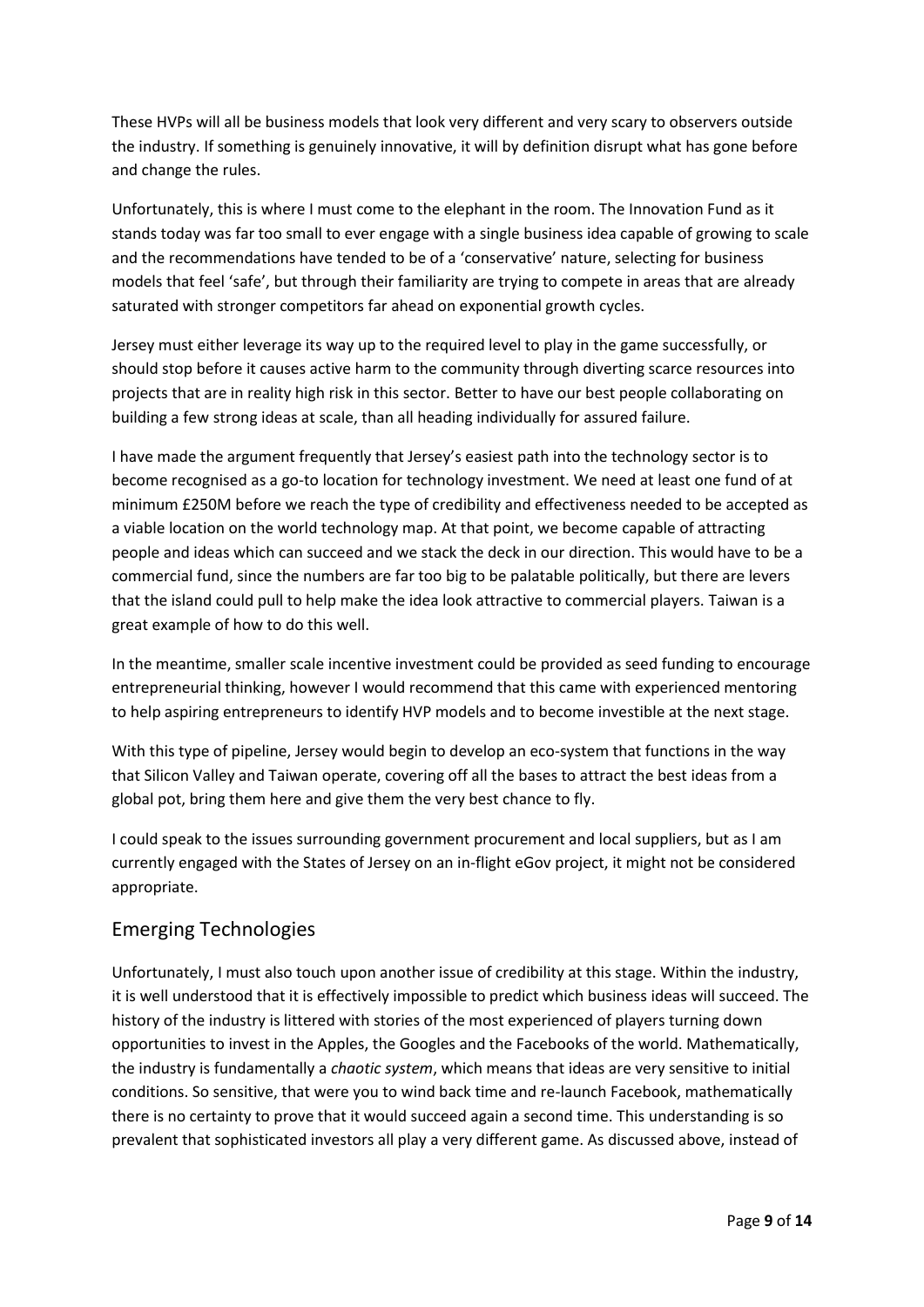targeting specific ideas, they look for convexity in business models and then play a large portfolio to win on average.

The corollary of this is that when the island announces that it is focusing upon specific market areas like Fintech or Medtech, what it is really doing is advertising to sophisticated players that it doesn't yet understand the rules of the market. If I were to draw a parallel, the reaction of an experienced technology entrepreneur or investor to statements about targeting market areas is similar to that evoked in a local finance professional when a speaker refers to the island as a 'Tax Haven'. The reality is so much more complex and nuanced, so the statement reveals naivety in the speaker. I would heartily recommend a move away from policy statements based in this direction and instead err towards public promotion of more generic technology investment.

In practice, although there are obvious connections with fin and medtech to be made here, they actually represent the two most highly regulated industries in the world, so cost of entry to these sectors is likely to be an order of magnitude higher for any given business. By focusing on these sectors we are actually making it much harder to build successful businesses, given the fundamental lack of capital flowing in the system today. I wouldn't want to pour cold water on island aspirations in these areas, but as a late-comer to the game of technology, we have to speak credibly to our audience in order to avoid being dismissed by busy people who might actually be in a position to help us achieve our goals if we were saying the right things consistently.

Have no doubt; the world is watching what happens here, as with all potential international business opportunities. Our task now is to move Jersey off the email circulation list of "*You won't believe what Jersey is claiming this week <snigger>…*" and onto the list of "*Potential HVP on radar <interested>…*"

In terms of other barriers, the absolute highest priority has to be changing the rules around business and housing licences for technology specialists. If we want growth economically, we have to build start-up businesses in the sector. If we are building start-ups, we need top people, but we will be paying them in equity for the first few years, so their income (and therefore tax contribution) will be very low to start. This is fundamental to success, but goes against current policy for getting access to licences. As one of the most experienced technology professionals currently living and working in Jersey, I find it highly revealing to have been informed by a Minister that I am "of no economic value to the island" and to have been told that they would "prefer a Polish cleaner" to a technology entrepreneur. No options open to the island can create an immediate step change in economic output. We as professionals have to invest in building technology products to sell and the island has to invest in us as a scarce resource with great medium-term potential. That will take time and policy must reflect the reality of encouraging a more entrepreneurial culture.

Remember that you are competing with the rest of the world for a very scarce resource – *genuinely skilled and experienced technology professionals*. Forget the Daily Mail articles about schoolkids who make £1M iPhone apps, they are the outliers on the tech graph. The average age of a successful technology entrepreneur is 46. What the island needs is a small number of people who have a couple of decades of mistakes under their belt and a lot of real world expertise. Then it needs a slightly larger number of 20-30 year olds who are fearless and on a mission to change the world with technology. That mix should be enough to create significant growth and provide work for everyone else here already.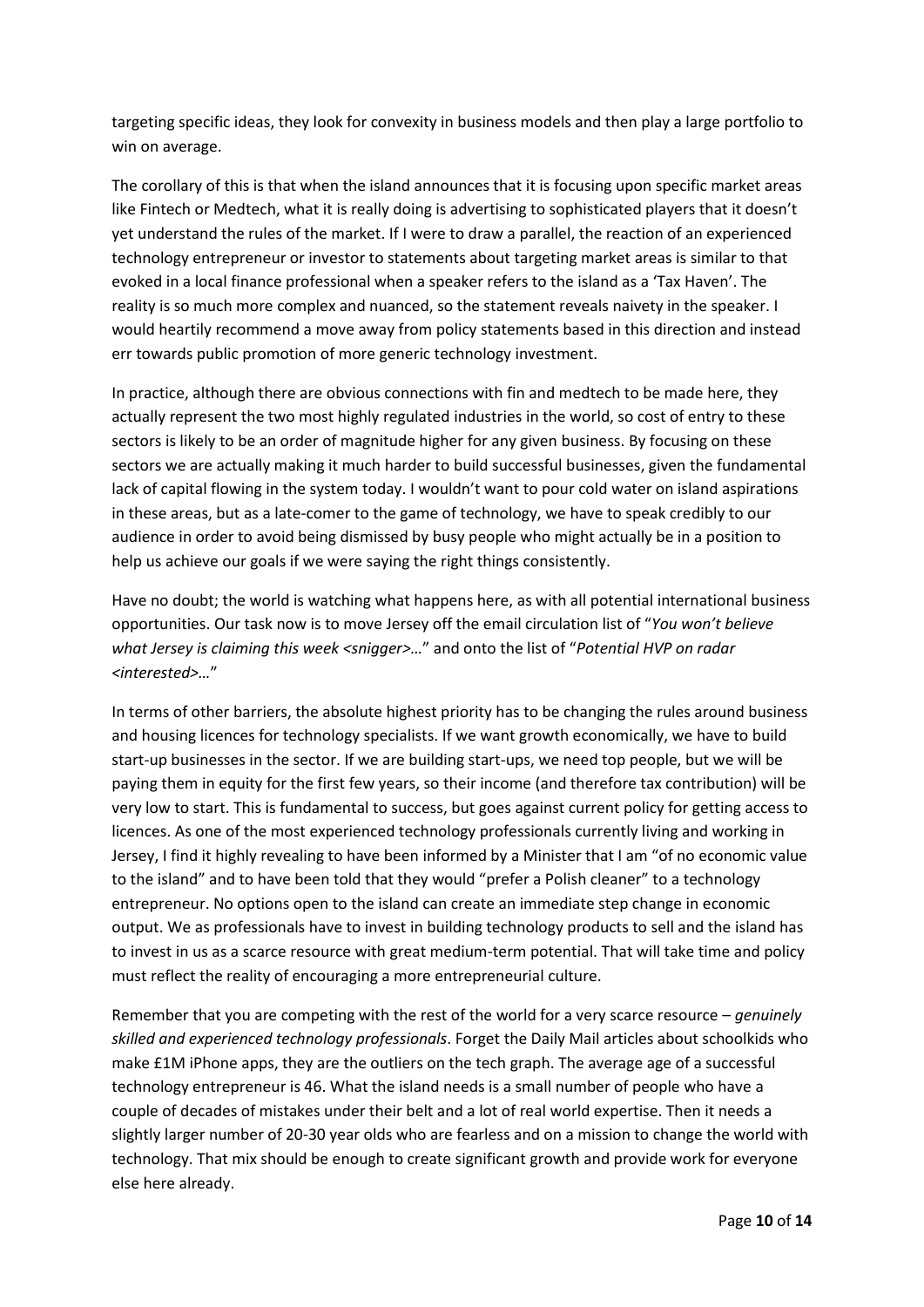In general, however, the idea of being 'a Favourable Environment for Emerging Technologies' is a good one. So long as we are completely agnostic to the technologies in question, it's a strong strategy for success. No Priests, no Gatekeepers, this is an area where only the market decides.

#### Responsive Regulatory Environment

This is a potential plus point, if Jersey can be genuinely daring. Right now, entrepreneurial activity is thoroughly throttled in the island. As a known entrepreneur already holding a business licence in Jersey, this year it took me FOUR MONTHS to incorporate a new technology business, get a business licence granted (without housing) and create a commercial bank account. At every step of the way, it was made very clear to me that starting a business is something that is viewed here with the type of suspicion normally reserved for convicted felons and cold-calling salespeople.

We need a radical about-face culturally, to the extent that in future, people who aren't thinking entrepreneurially should be considered as failing to do their bit for the community.

Some level of playing to the media stage is acceptable in this area. Let's put in place legislation that makes it possible for autonomous vehicles to be operated in the island. Let's make it legal to pay taxes in Bitcoin. Let's enact legislation that protects residents from inappropriate digital government oversight. Let's be visibly favourable to entities investing in technology business through the island.

Above all, let's position ourselves on technology matters closer to the US and the Far East than the UK and Europe. It's clear from recent events that massive change is on the way and our geographic neighbours are failing to adapt to the social and ethical change that comes with modern technology. We must stop following and very visibly start leading in order to be taken seriously in future.

# Cyber Security / Data Protection

I am again somewhat constrained from speaking on this topic due to current commercial engagements, but in general terms:

It is very important that the States of Jersey be seen to be a trustworthy custodian of resident's personal data. Government in general worldwide has a horrific track record of failing to secure data against loss, and of deliberately abusing trust and misusing private data for unlawful purposes. Jersey must set higher standards for its leadership in this area.

Security must be a topic for all, not a mission for government. A 'Great Firewall of Jersey' might appear to be popular in theory with the electorate, but it's a genie that can't be put back in the bottle. Any attempt to enforce centralised rules on network access opens the door for every minority group to vent their prejudices upon government in a way that is very hard to avoid politically. Really best not to go down that path as it could easily suck up tens of millions of pounds with no measurable benefit and a lot of negative politic flak. The safest approach is to act in the role of educator and to encourage more commercial activity in the space.

On the topic of data protection, the Cloud is here to stay, so we need to remain engaged in international discussions regarding protection of data passing through geographic locations with potentially hostile government policies. If there are ways that we can leverage our historic position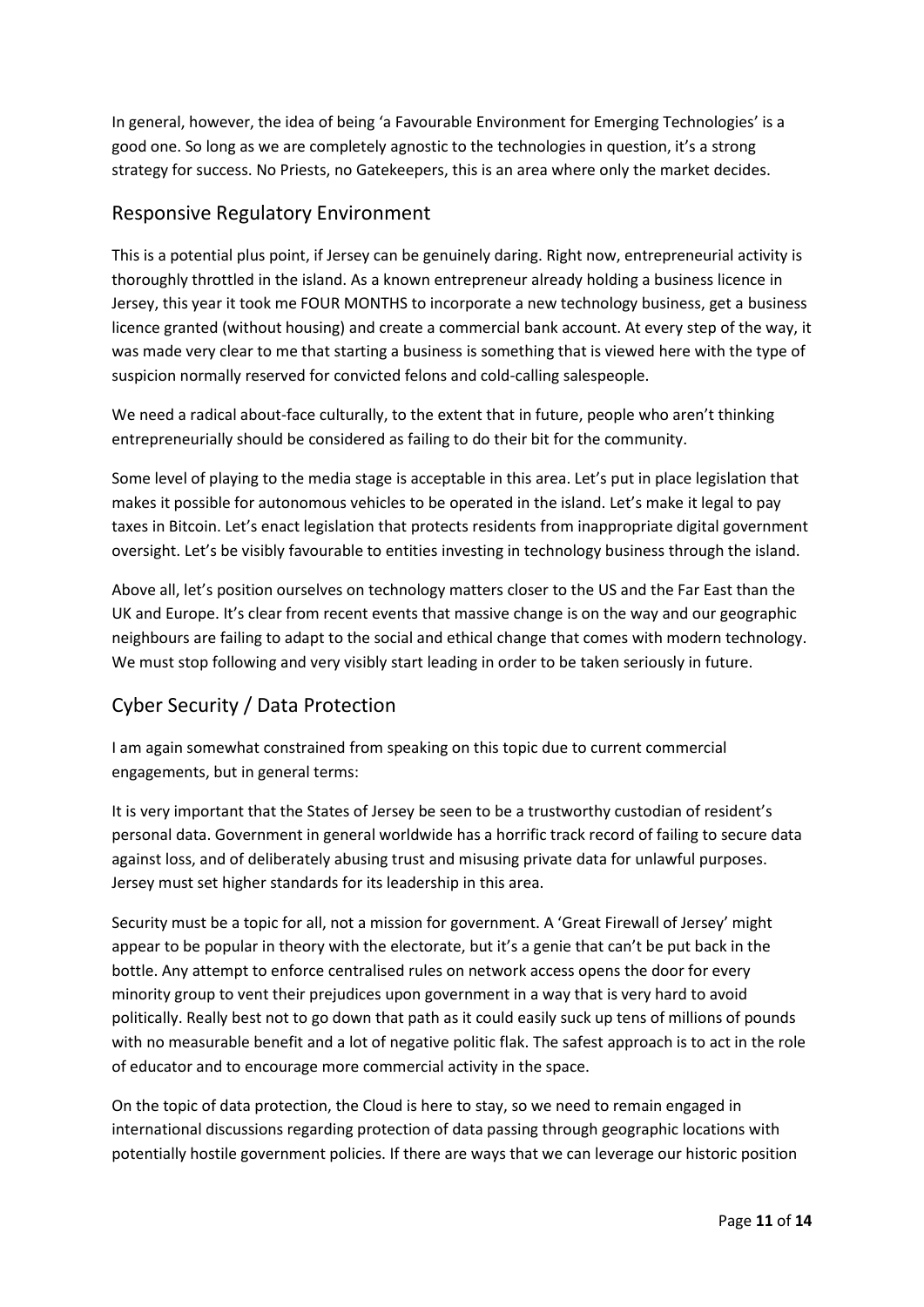to create distinct offshore data status for other potential customers of cloud services then this should be investigated.

Note the relationship between location of data residency and ability to access data in a confidential manner – this reflects back to cyber security policy and (freedom from) State oversight.

# What's Missing?

To the tech industry on a global scale, the real attractor to Jersey is not Fin-Tech, it's Tech-Fin…

Silicon Valley is dominant because it's still pretty much the only place to go in order to raise capital to start a tech venture. \$81B of tech investment capital in the USA vs £750M in the UK. The capital is the fly paper that attracts and captures the very best minds from all over the world. You have to go to SV to find investors and 99 out of 100 term sheets will insist that you relocate there in order to be easily mentored and monitored. In this way, the engine of the Valley keeps turning, bringing more and more expertise together in one spot. This is the reality of the industry – capital is essential to build businesses and capital is used to make sure that the best people and products stay near the money.

The ONLY way that Jersey can develop a technology economy beyond 1-2% is if it becomes an alternative source of investment capital globally. The logic is simple – if I put together a team in Jersey and create a prototype of the next great product, I will need to raise £10-20M to take it to market globally. So, I have to go to SV to talk to VCs. Assuming it's a HVP, I get several offers, but they all come with a clause that says I have to headquarter near the VC offices. End result, I go to the US and Jersey loses economically. You already have evidence of this happening, to the embarrassment of Ministers.

The good news is that the market is ripe for competition in this domain, and Jersey has a reputation that strongly supports the credibility of this as a USP for the island. Taking US investment means buying into US foreign policy and accepting that the government is likely to force your business to hand over access to all your customer data at some point. This is not palatable, morally and ethically, for a large number of founders, internationally.

So, I would expect any policy framework to have a dedicated top-level section focused upon the ways in which Jersey intends to leverage its position in order to become competitive and recognised as a source of commercial technology investment capital. **This is the lynch-pin that makes all the other activities worth pursuing.**

There is another headline item that is a 'root cause' for technology success, however it's not quite so obvious. There is a common thread that links everyone who works in the technology sector and it's the primary driver for those who start technology businesses. *We all experience joy in making things*. Some of us are far more motivated by the idea of creating something truly useful and sharing it with an appreciative audience than we are by the idea of getting rich doing it. The World-Wide Web and Open Source are here for exactly that reason. Why is someone who can earn £150K a year working 9-5, willing to spend six or seven years in abject poverty trying to create a technology business? It's because, fundamentally, we are Makers, not Consumers.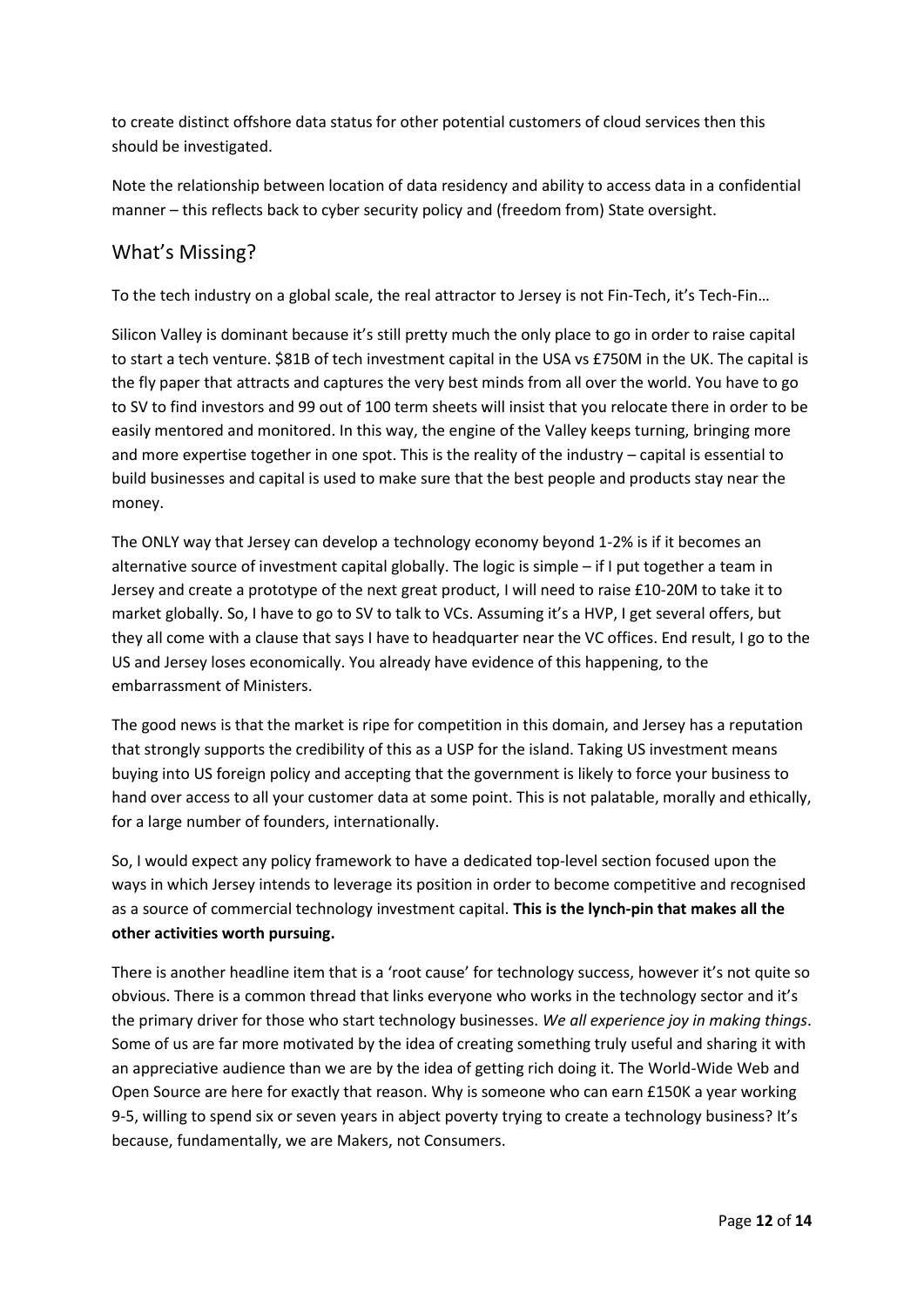If you truly wish to succeed in technology, you have to fully understand and embrace this motivation. We don't work in this industry because we have an abstract intellectual interest in science, or because it's a job with prospects. We do it because, at a very young age, we discovered that it was a way in which we could take control over the world around us and shape it to our will, creating something new with our minds that has never existed before and in doing so, bring pleasure or relief to millions of people.

The desire to Make is prehistoric. We are the Ape that makes Tools. In Germany, Japan and China, this is well understood. The US and UK forgot this in the 1980s and 1990s in their rush to pursue money for money's sake. In the US, we have seen a widespread revival of Making over the past five years with the 'Maker Movement' having progressed from 10,000 garages across the country to the lawn of the White House.

Jersey has lots of Makers. Mostly in traditional skills rather than technology and mostly amongst the least respected of the community. These, however, are the people most likely to be instrumental in economic change because they have the right motivation and just need the access to tools and markets in order sell real product in pursuit of their passions. We need them on board.

Skills and education are a side effect of desire and motivation. If you have a default theoretical programming course as part of secondary education, you will see maybe three or four effective programmers from each year. If instead you engage the whole community celebrating the joy of Making Things at all levels, you will inspire many people to self-motivate and teach themselves coding, electronics, 3D design, graphic art, video-production, robotics, flight control, AI, etc.

A small, isolated community that is habituated to passive consumption of mass-produced product from China is fragile and easily disrupted.

A small community with a tiny, elite class of professional engineers is stable, but limited in focus.

A small community in which everyone can make and repair, design and jury-rig solutions to problems, is *anti-fragile* and gets stronger in the face of crisis.

It has never in the history of the world been easier for individuals to leverage technology to make products for themselves and the story of the next decade will be about people continuing to take back the means of production and create unique and valuable items.

I would expect a technology policy framework to have at its core an expression of the desire for the community to unite in seizing the moment, grasping the opportunity to all become Makers at different scales and to build a stronger, safer, more stable community for ourselves. "*Winter is coming*" in more ways than just unpredictable financial markets. This week has seen an unprecedented climate change event in the form of the northern jet stream crossing the equator and linking the hemispheres in a way that has not been observed previously. In the next decades, we will need a community that is capable of finding its own solutions to problems we can hardly anticipate today. We need to celebrate Makers and give them the recognition that motivates them to new heights.